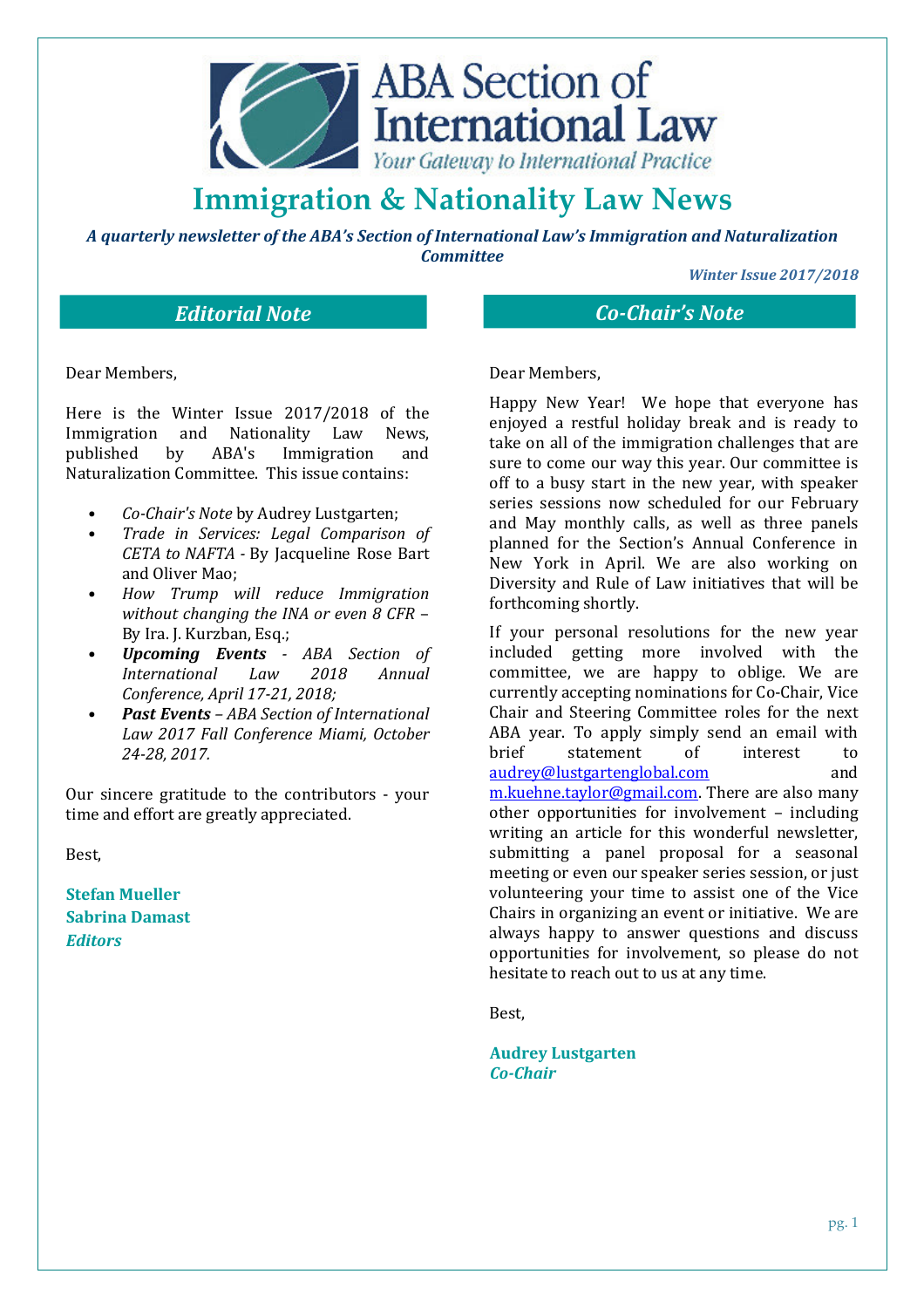

*A quarterly newsletter of the ABA's Section of International Law's Immigration and Naturalization Committee*

*Winter Issue 2017/2018* 

#### *Committee Office Bearers*

#### **Co-Chair**

Audrey Lustgarten Margaret K. Taylor

#### **Vice Chairs**

Jacqueline Bart Qiang Bjornbak Poorvi Chothani Kevin Fandl Sergio Karas Tzu-Kai Lo Stefan Mueller Hardeep Sull Mohammad Syed

#### **Editors**

Stefan Mueller Sabrina Damast

### *Call for Submissions*

Members can submit articles, practice pointers, professional news and other items that they might think would interest our member base. If any member has just received an award, has been nominated for an award, moved firms, changed roles in the firm, or is speaking at an event, publishing an article, engaging in a volunteer project, or anything else noteworthy please let us know. Please note that all contributions on substantive law and practice pointers should focus on immigration law and practice.

Up until the leadership announces new roles in the committee, please continue to send your contributions to st.mueller@wengervieli.ch and sabrinadamast@gmail.com.

### *Trade in Services: Legal Comparison of CETA to NAFTA*

### *By Jacqueline Rose Bart and Oliver Mao*

The North American Free Trade Agreement (NAFTA) greatly improved mobility between enterprises in Canada, the US, and Mexico. Familiarity with the NAFTA business visitor, intracompany transfer, trader/investor, and professional categories is now an essential part of any immigration practitioner's legal arsenal. With the coming into force of the Comprehensive Economic and Trade Agreement (CETA) between Canada and the European Union (EU), similar mobility has also been made available to EU and Canadian citizens. The increased mobility is poised to create new opportunities for Canadian enterprises with a presence in the EU and vice versa, especially in light of growing uncertainty as to NAFTA's future. An understanding of the trade in services provisions of both CETA and NAFTA, including how they differ from each other and from existing Canadian regulations, is accordingly necessary to take full advantage of opportunities in the EU market.

The commitments that Canada has made to enable EU citizens to enter the country for business purposes are contained in Chapter 10 of CETA. The four basic categories of such business travellers are:

- Business visitors;
- Intra-corporate transferees:
- Investors; and
- Professionals.

#### **Business Visitors**

#### *Short-Term Business Visitors*

A CETA short-term business visitor may engage in a wider rage of work activities without a work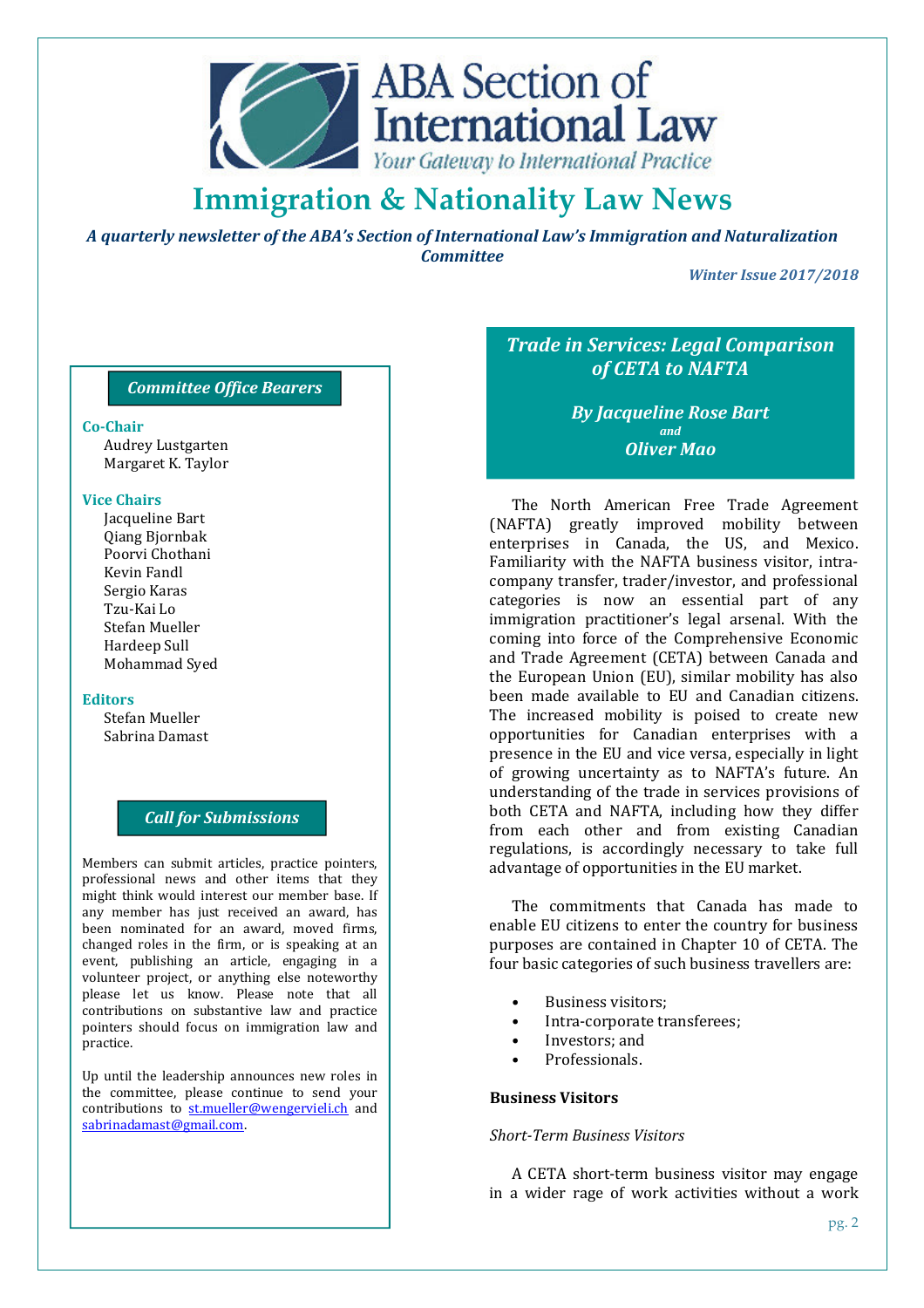

*A quarterly newsletter of the ABA's Section of International Law's Immigration and Naturalization Committee*

*Winter Issue 2017/2018* 

permit than those of a general business visitor.<sup>1</sup> In addition to attending meetings, purchasing or taking orders for goods or services, receiving or giving training, or performing after-sales service, CETA short-term business visitors may:

- Conduct technical, scientific, statistical, or marketing research;
- Conduct commercial transactions, in the case of management and supervisory personnel and financial services personnel (e.g. insurers, bankers, investment brokers);
- Accompany a tour that began in an EU member state (e.g. travel agents, tour operators, tour guides);
- Provide translation and interpretation services.

These additional activities, while broader than those of a general business visitor, are still more restrictive than those permitted under NAFTA. For example, NAFTA would also permit an agricultural harvesting supervisor or a vehicle operator transporting goods to Canada to work in Canada as a business visitor.<sup>2</sup>

Like a general business visitor, a CETA short-term business visitor may not sell goods and services to the general public. However, while a general business visitor must simply show that his or her *primary* source of remuneration and the *predominate* location of accrual of profits is outside Canada, CETA prohibits the receipt of any remuneration from a source in Canada. Additionally, if an applicant is required to perform any of the above-noted activities unique to CETA business visitors, the maximum length of stay will be restricted to 90 days in any six-month period. Employers must stay mindful of these differences, both major and subtle, between CETA short-term business visitors and general business visitors when planning employee business travel.

l

#### *Business Visitors for Investment Purposes*

Under this new category, an EU citizen in a managerial or specialist position may enter Canada without a work permit to set up an enterprise, as long as he or she does not engage in direct transactions with the general public and does not receive remuneration from a source in Canada. The maximum length of stay for a business visitor for investment purposes is 90 days in any six-month period. This new provision will allow EU citizens to expeditiously invest in new Canadian enterprises without the need for cumbersome work permits.

#### **Intra-Corporate Transferees**

#### *Senior Personnel and Specialists*

A work permit may be issued under the CETA Intra-Corporate Transferee (ICT) Senior Personnel and Specialist categories under conditions similar to those under the International Mobility Program<sup>3</sup> and NAFTA. The transferee must have been employed by, or a partner in, an enterprise of an EU member state for at least one year as a "Senior Personnel" or a "Specialist" (mirroring the NAFTA definitions of "executive capacity" and "specialized knowledge," respectively). He or she must be transferring to a Canadian subsidiary, branch, or head company of the EU enterprise. No Labour Market Impact Assessment is required for any CETA ICT.

#### *Graduate Trainees*

An EU citizen that has been employed by, or a partner in, an enterprise of an EU member state for at least one year may also be temporarily transferred to a Canadian subsidiary, branch, or head company of the EU enterprise as a Graduate Trainee. A qualifying employee must possess a university degree and must be transferring for

l

<sup>1</sup> *IRPR,* s. 187.

<sup>2</sup> *IRCC Publications and Manuals*, International Mobility Program: North American Free Trade Agreement, s. 2.7.

<sup>3</sup> *IRPR,* s. 204(a), 205(a).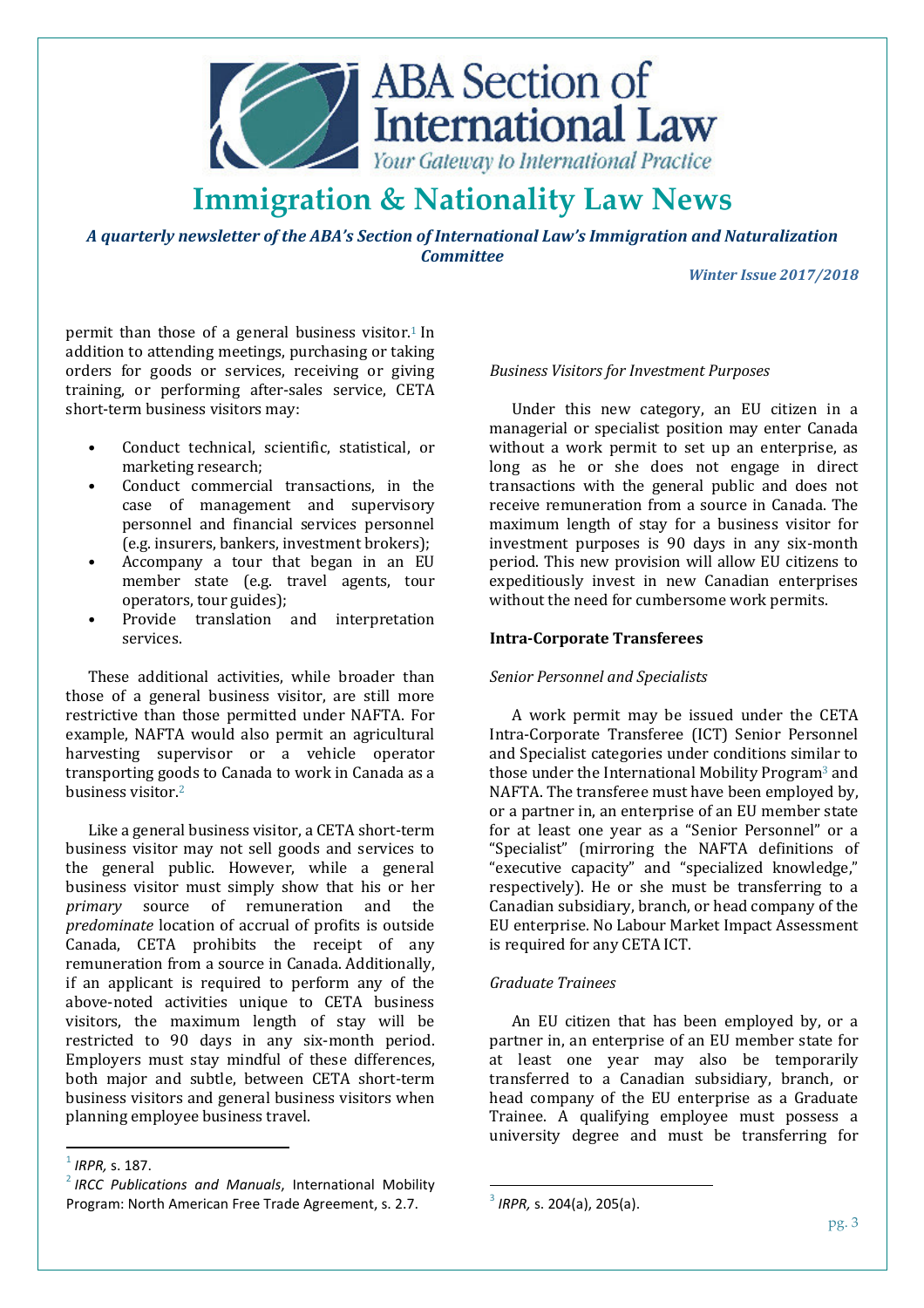

*A quarterly newsletter of the ABA's Section of International Law's Immigration and Naturalization Committee*

*Winter Issue 2017/2018* 

career development purposes or to be trained in business techniques or methods.

#### *Distinctions between CETA and existing ICTs*

Several important differences exist between these CETA categories and existing ICT categories. Unlike for an International Mobility Program or NAFTA ICT, there is no requirement that a CETA transferee's one year of previous employment have been continuous or obtained within the last three years. A CETA Specialist is only required to have either uncommon knowledge of the enterprise's products and services *or* an advanced level of expertise in the enterprise's processes (rather than both). However, the transferee cannot be transferring to an affiliate company of the EU enterprise. The maximum length of stay under the former two categories above is three years plus up to an additional 18 months at an officer's discretion, rather than seven or five years under the International Mobility Program, and the maximum length of stay as a Graduate Trainee is only one year. Because of these restrictions, practitioners should exercise caution when considering a CETA ICT.

#### **Investors**

 $\overline{a}$ 

The section of the IRCC manual regarding CETA Investor applications explicitly states that "CETA investors should be assessed using investor guidelines found in section six of NAFTA." <sup>4</sup> Accordingly, this category will likely be assessed using largely the same criteria as for NAFTA Investors.5 A CETA Investor may obtain a work permit if he or she is an EU citizen that irrevocably invests a substantial amount of capital to establish a controlling interest in an enterprise majority-owned by EU nationals. Whether the investment meets the

threshold for substantiality will depend on whether it is "significantly proportional to the total  $inv$ estment"  $6$ 

#### *Distinctions between CETA Investors and NAFTA Traders/Investors*

The definition of a CETA Investor only extends to those who "establish, develop, or administer the operation of an investment in a capacity that is supervisory or executive." Thus, while individuals with "essential skills" might qualify as a NAFTA Investor, $7$  they may not qualify as a CETA Investor. CETA also does not contain any provisions like those for NAFTA Traders, involving a substantial trade of goods or services principally between Canada and the trader's country of citizenship.

#### **Professionals**

CETA Professionals differ significantly from NAFTA Professionals in several ways. Most noticeably, NAFTA and CETA contain very different lists of occupations qualifying for their respective Professional categories. CETA Professionals are separated into two subcategories – Contractual Service Suppliers and Independent Professionals – both of which permit an EU citizen to obtain a work permit to fulfill a *bone fide* contract to supply a service. Unlike a NAFTA Professional, a CETA Professional may not work as an ordinary full-time employee of a Canadian enterprise; he or she may only supply a service pursuant a service contract.

One of the most attractive aspects of a NAFTA Professional work permit is that it may be initially issued for up to a three-year duration and may be extended indefinitely provided that the applicant continues to comply with the requirements of the category. This flexibility has been greatly reduced for CETA Professionals. The initial duration of a CETA Professional work permit is limited to 12 months in a 24-month period and extensions are

l

<sup>4</sup> *IRCC Publications and Manuals,* Canada-European Union (EU) Comprehensive Economic and Trade Agreement (CETA) – Investors R204(a) (work permit required/LMIA exemption code T46).

<sup>5</sup> *IRCC Publications and Manuals*, International Mobility Program: North American Free Trade Agreement, s. 6.1.

<sup>6</sup> *Ibid* s. 6.3.

 $^7$  *Ibid* s. 6.4.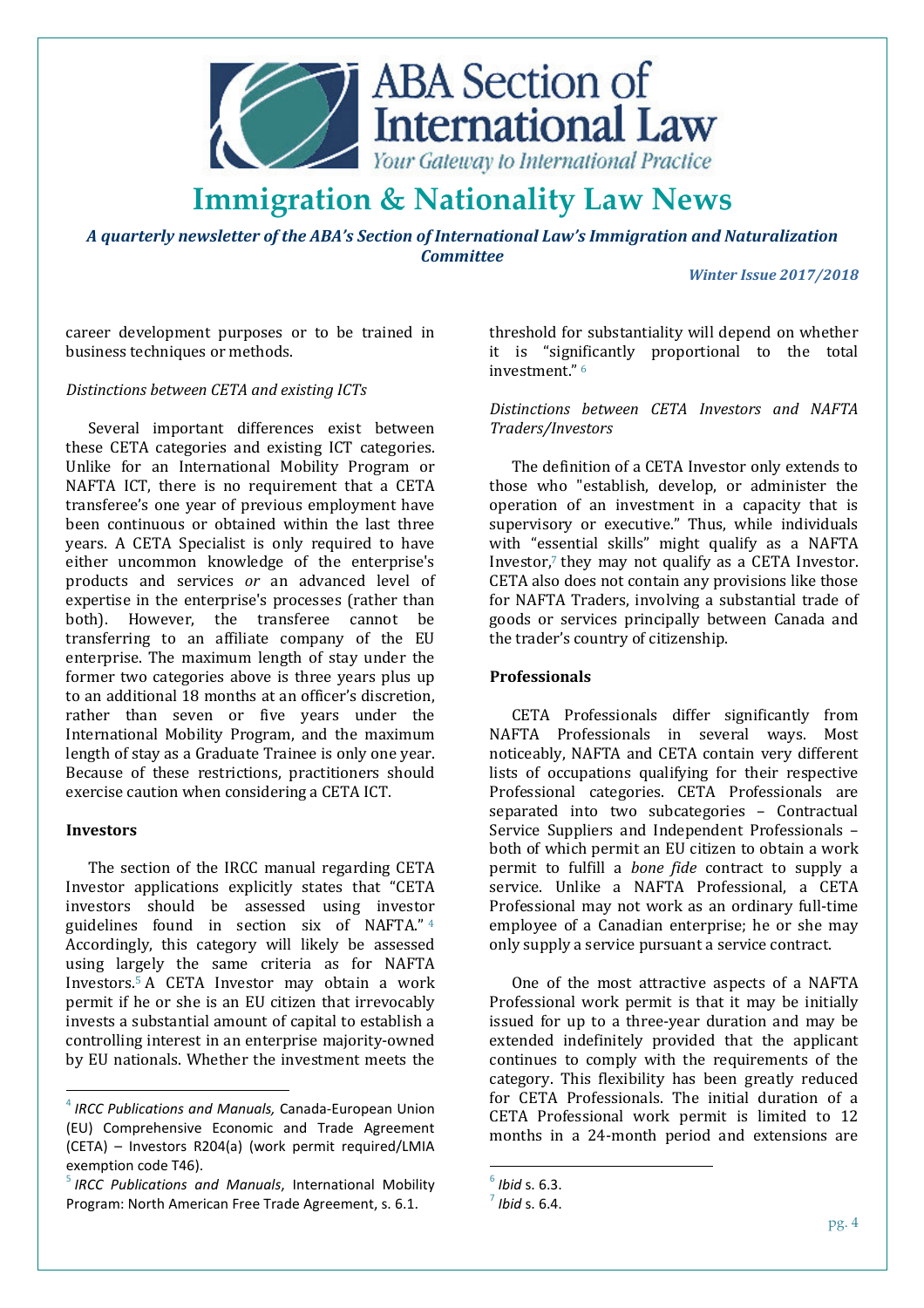

*A quarterly newsletter of the ABA's Section of International Law's Immigration and Naturalization Committee*

*Winter Issue 2017/2018* 

only available at the discretion of the adjudicating officer. CETA Professionals must also possess more than merely a university degree and must meet stringent requirements, as set out below.

#### *Contractual Service Suppliers*

A Contractual Service Supplier is an EU citizen entering Canada to supply a service pursuant a contract between his or her EU employer and a Canadian customer. The EU employer must have no establishment in Canada. The applicant must have at least three years of professional experience in the occupation that is the subject of the contract and must have been working in that occupation for the EU employer for at least the immediately preceding year. The applicant must also possess a university degree and the necessary professional qualifications to work in that occupation in Canada. He or she cannot be remunerated directly by a Canadian source.

#### *Independent Professionals*

An Independent Professional is a self-employed EU citizen entering Canada to supply a service pursuant a contract between him or her and a Canadian customer. The applicant must have no establishment in Canada. The applicant must have at least six years of professional experience in the occupation that is the subject of the contract. The applicant must also possess a university degree and the necessary professional qualifications to work in that occupation in Canada.

#### **Conclusion**

Just as NAFTA facilitated business travel between Canada, the US, and Mexico, CETA will do the same for Canada and EU member nations. CETA is stronger than NAFTA in certain cases such as the Graduate Trainee ICT and business visitor for investment purposes categories. However, in other cases CETA is the more restrictive agreement. While it effectively enhances business mobility for EU enterprises, CETA is not as generous as NAFTA in

enabling entry of professions to Canada. CETA has been in force in Canada for over three months. However, member states in Europe are in the process of implementing CETA into their domestic legislation and most anticipate doing so in 2018. Once CETA is proven by Europe to be as beneficial as it has been in Canada, it is hoped that CETA will be expanded to include more professions in a similar manner to the current NAFTA provisions.

*Jacqueline Rose Bart is the Principal and Founder of BartLAW Canadian Immigration Group, Barristers and Solicitors. Oliver Mao is an Associate Lawyer at BartLAW. They can be reached at info@bartlaw.ca or 4166011346.*

*How Trump will reduce Immigration without Changing the INA or even 8 CFR*

*By Ira J. Kurzban, Esq.* 

The current administration has made immigration a focal point of its alleged war against the *status quo*. Trump talks about "bad hombres." His Attorney General Sessions appeared in Miami in August, 2017, to speak again about a random "illegal" Hispanic who raped a white woman and the need therefore to go after all "criminal aliens." After he tried to undo Obamacare and paid allegiance to the Koch Brothers in his first two Executive Orders, Trump began issuing his famous Executive Orders on immigration, including the Travel Ban.

Behind the rhetoric of the statements and Executive Orders is a calculated group of hardened anti-immigration activists lead by Stephen Miller and others placed in the Departments of Homeland Security, Justice, and State, whose goal is to virtually eliminate immigration in all its aspects. They want to end family immigration, end most of business immigration, dramatically reduce the numbers of refugees, asylees, and others fleeing persecution, and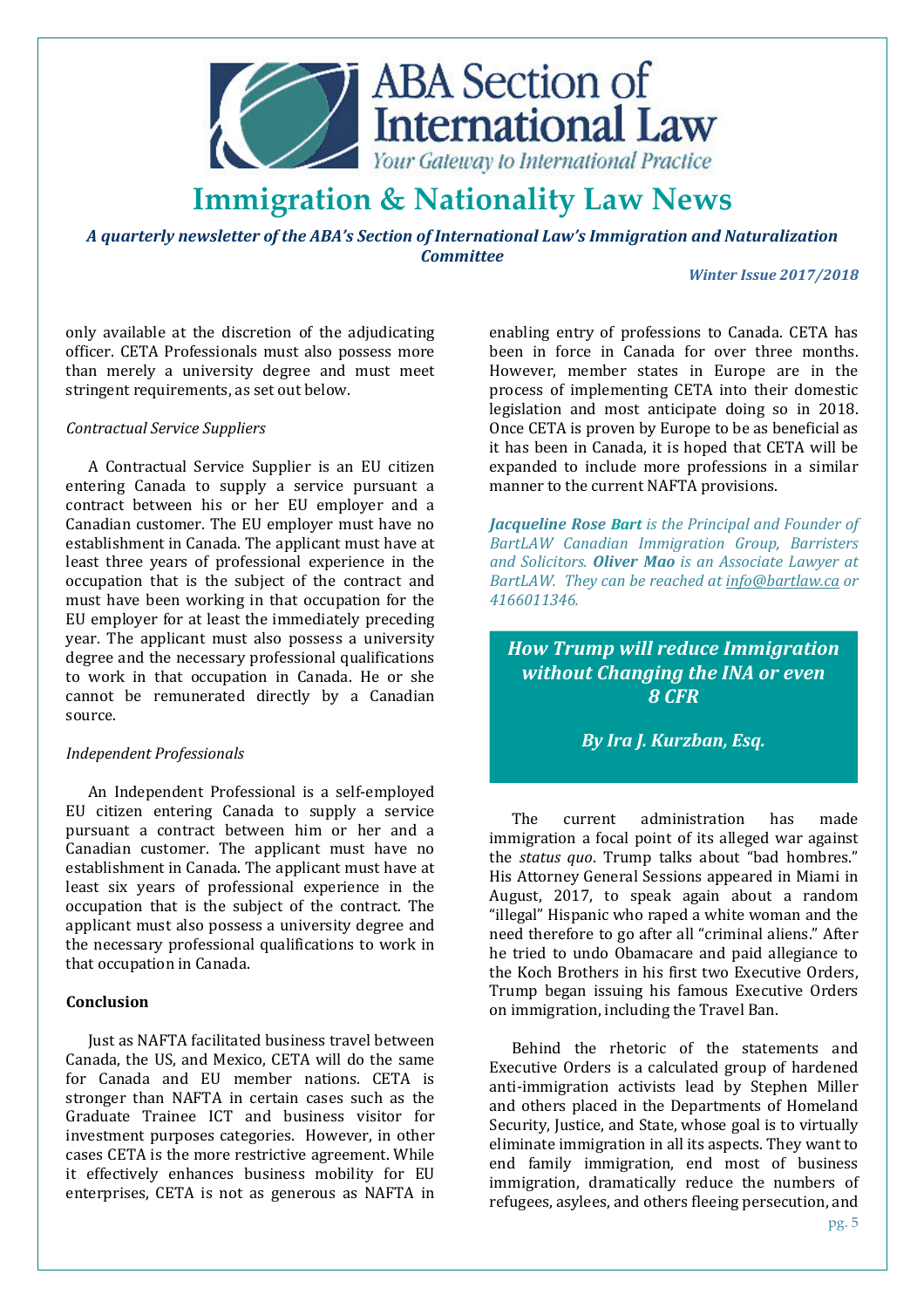

*A quarterly newsletter of the ABA's Section of International Law's Immigration and Naturalization Committee*

l

#### *Winter Issue 2017/2018*

completely end immigration by Mexicans whom they see as a threat to their white America and Republican hegemony.

Trump invited the sponsors of the RAISE Act to the White House to kick off a legislative campaign to cut immigration by one-half and to develop a point system that would allow in to the U.S. only a small group of certain types of highly educated people. The chances of the RAISE Act's passage are quite small, just as Trump's threats to shut down the government unless our government pays for the "Wall" that he promised Mexico would pay for.

But all the public fanfare, like virtually everything else in the Trump era, is simply designed to mesmerize and distract the public while the true business of dismantling the federal government and ending immigration continues at a quickened pace. After all, you do not need the RAISE Act or the "Wall" to stop immigration—the former will not pass and the latter is hyperbole with no discernable practical enforcement effect—to achieve zero net immigration to the U.S. There are many other ways to accomplish that goal without any legislation or change in immigration regulations.

Just ask President Herbert Hoover. On September 9, 1930, during the Depression, Hoover held a press conference stating that "the only important provision of our law as to immigration is that one requiring the exclusion of those who are liable to become public charges." 8 He noted that the State Department had called a conference of consular officers to tighten up immigration and to extend those efforts beyond Mexico to Canada and Europe. Indeed, during this time period immigration was reduced by 60 percent simply through administrative fiat.

The same is happening right now. Here is how they are doing it:

 $\overline{a}$ 

1. Slowing down all immigration simply by taking longer periods to adjudicate applications. Officers are being instructed to scrutinize every piece of paper an applicant and petitioner ever filed before immigration or a consular officer. Gathering former DOS applications for non-immigrant visas, former petitions, and former declarations will often take months. But so what? If it takes twice as long to adjudicate a case, immigration has been reduced by one-half without any legislation or regulation.<sup>9</sup>

2. Issue lengthy detailed requests for evidence contesting every issue and requiring unreasonable quantities of proof in regard to any application for an immigrant or non-immigrant visa or adjustment of status. The back-and-forth of responding to requests for evidence alone significantly reduces immigration.

3. Cutting off parole and other forms of permissions to remain in the U.S. In August, USCIS ended a parole program for children fleeing violence in Central America10 and the announced the end of the Cuban parole program.

4. Stopping programs that were required to go into effect that would have permitted entrepreneurs to enter the U.S. to the benefit of the U.S. economy. In July, USCIS issued a notice stating that the Entrepreneurial Parole Program would not go into

 $8$  The President's News Conference of September 9, 1930.

<sup>9</sup> *See generally USCIS Processing Time Information*, U.S. Citizenship and Immigration Services, https://egov.uscis.gov/cris/processTimesDisplayInit.do; *Summary of Presidential Memorandum on Implementing Immediate Heightened Screening and Vetting of Applications for Visas and Other Immigration Benefits*, American Immigration Lawyers Association, AILA Doc. No. 17031307 (Mar. 13, 2017).

 $10$  Termination of the Central American Minors Parole Program, 82 Fed. Reg. 38,926 (August 16, 2017); *see also*  Mica Rosenberg, *U.S. Ends Program for Central American Minors Fleeing Violence*, Reuters (Aug. 16, 2017), www.reuters.com/article/us-usa-immigration-minorsidUSKCN1AW2OZ .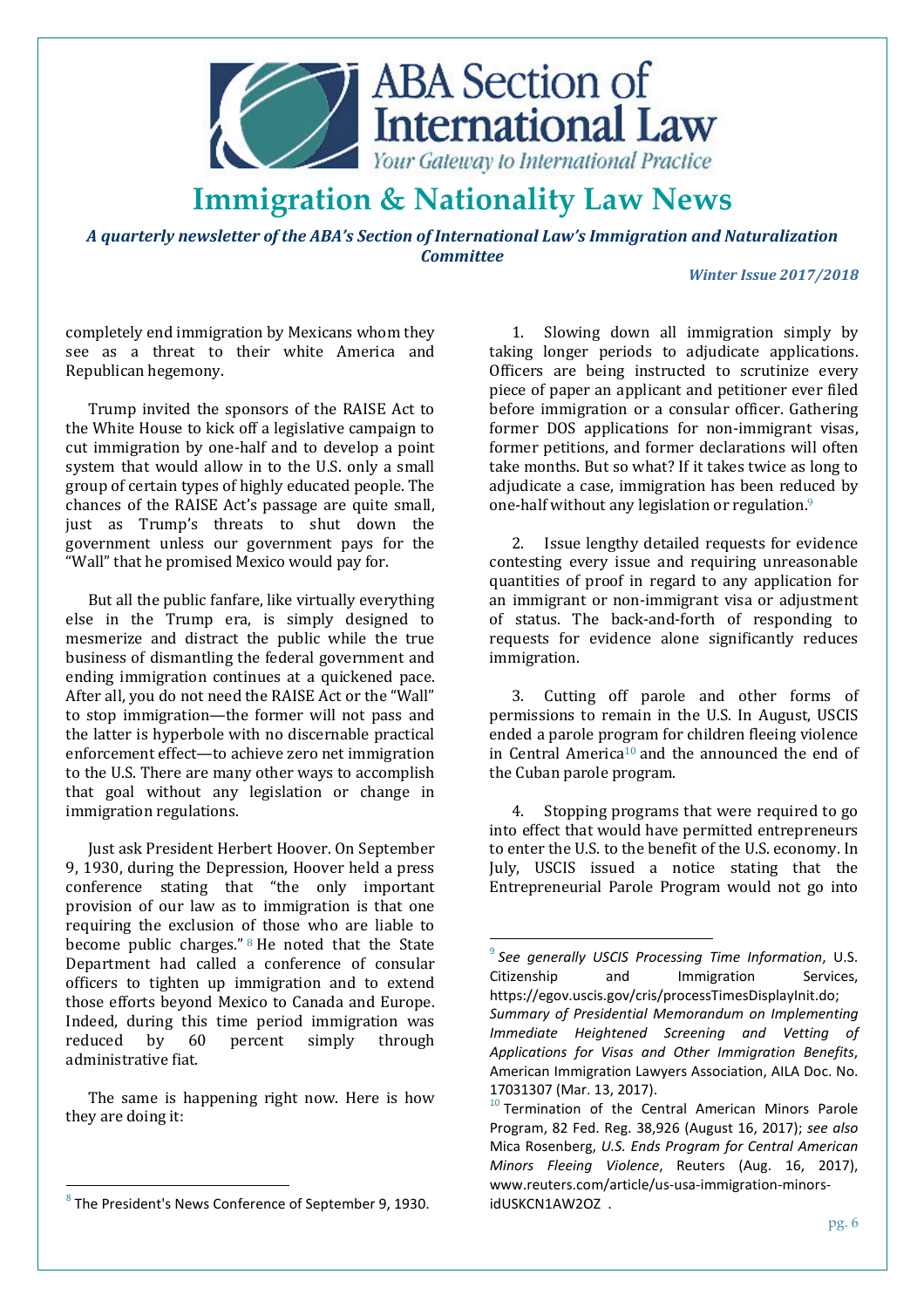

*A quarterly newsletter of the ABA's Section of International Law's Immigration and Naturalization Committee*

#### *Winter Issue 2017/2018*

effect and is being put off for a year while it can be studied.<sup>11</sup>

5. Delaying the issuances of visas abroad to persons who are otherwise eligible for such visas by doing greater "security" checks. The number of visa issuances is likely to significantly decrease over the next six months. Stripping the Department of State of sufficient personnel through budgetary cuts in the consular section ensures that the numbers of visas are decreased dramatically<sup>12</sup>

6. Selectively refusing to issue visas to certain countries as in the current ban on non-immigrant visas to Russia, the end of visa issuance in Havana, the current visa "war" with Turkey, and the ban on Muslims entering the U.S. through the Travel Ban.<sup>13</sup>

7. Ending programs of humanitarian deferral of deportation by refusing to extend supervised release and stays of removal to family members of USC children or to alien families where one or more members, including children, have serious illness and need treatment in the U.S.

8. Refusing to agree to reopen administrative removal proceedings thereby thwarting the ability of persons who are eligible to become residents of the U.S. to file those applications.<sup>14</sup>

 $\overline{a}$ 

turn/wp/2017/08/16/what-is-going-on-at-the-statedepartment/?utm\_term=.0cbee69d79cd.

9. Refusing to agree to administratively close removal proceedings, thereby thwarting the opportunity of some to obtain residency or simply to not face removal due to extraordinary hardship or close relationships to U.S. citizens and lawful permanent residents.

10. Creating an atmosphere of terror by pursuing any removal case of any person not in status9 and by expanding expedited removal to include anyone within 100 miles of the border who cannot prove they have been in the U.S. continuously for the past two years.<sup>15</sup> The idea of creating a "reign" of terror" is extended to blatantly unconstitutional conduct such as inspecting everyone on a *domestic*  airline flight.<sup>16</sup>

11. Savaging the H-1B program by challenging level 1 wages for H-1Bs and utilizing other tactics to slow all H-1B processing, including temporarily ending premium processing.<sup>17</sup>

12. Pressuring Persons Granted Withholding to Leave the US.

13. Ending Deferred Action for Childhood Arrivals (DACA) and not continuing to fight challenges to Deferred Action for Parental Arrivals (DAPA).

14. Requiring interviews in business and other adjustment of status applications but refusing to hire more adjudicators, thereby cutting the numbers of people who may be adjusted yearly by 30 per cent or more.

l

 $11$  International Entrepreneur Rule: Delay of Effective Date, 82 Fed. Reg. 131, 31,887 (July 11, 2017).

 $12$  Presidential Memorandum, 82 FR 16279 (Mar. 6, 2017); *See also* Jennifer Rubin, *What Is Going on at the State Department?*, Washington Post (August 16, 2017), www.washingtonpost.com/blogs/right-

 $^{13}$  Exec. Order No. 13,780, 82 Fed. Reg. 13209 (Mar. 6, 2017); Proclamation No. 9645 (Sept. 24, 2017) [banning in whole or in part entry from Chad, Iran, Libya, N. Korea, Somalia, Syria, Venezuela and Yemen].

<sup>14</sup> AILA, Practice Pointer: *ICE Update on Prosecutorial Discretion Under the New Administration* (June 212, 2017), AILA Doc. No. 17062031.

 $15$  Executive Order 13767 (Jan. 25, 2017), 82 FR 8793.

 $^{16}$  This undifferentiated "show me your papers" tactic has been challenged in federal court as a violation of the Fourth Amendment as well as the Administrative Procedures Act. *See* Amadei v. Duke, Case No. 17-Civ-5967 (EDNY Oct. 12, 2017).

<sup>17</sup> C. Mehta, *Stopping H-1B Carnage,*  blog.cyrusmehta.com/2017/10/stopping-h-1bcarnage.html.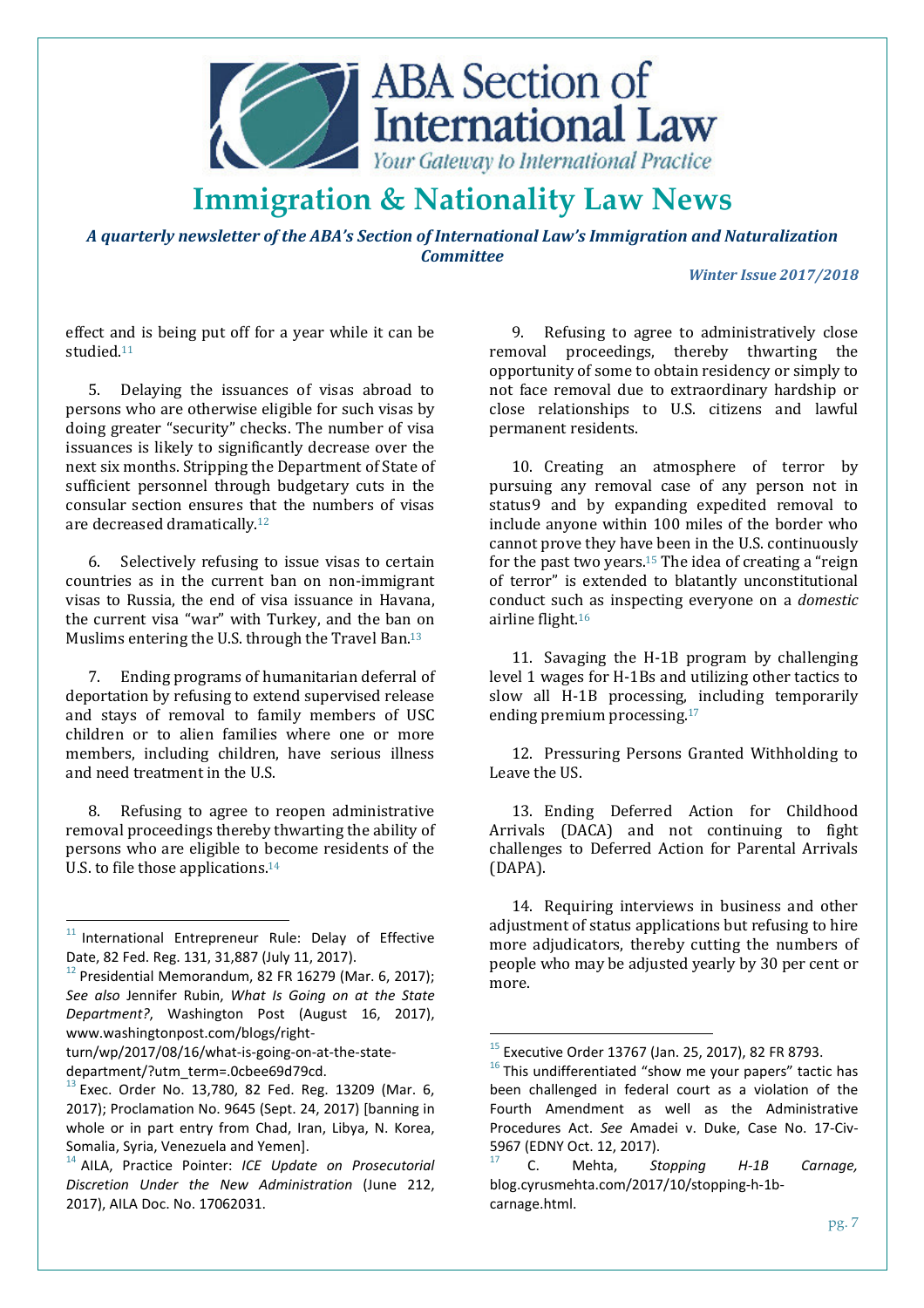

*A quarterly newsletter of the ABA's Section of International Law's Immigration and Naturalization Committee*

l

*Winter Issue 2017/2018* 

15. Ending TPS for Sudan (which will terminate in Nov. 2018) and threatening to end Haitian and other TPS programs.<sup>18</sup>

16. Considering the removal of programs from the Exchange J-1 Visas—e.g. SWT Program, camp counselor program, au pair program, internships, trainees.

17. Cutting Refugee Levels to the lowest amount in decades to 45,000.<sup>19</sup>

18. Using Immigration Judges to undermine UAC's claims for asylum by giving IJs authority to determine whether children are UAC.<sup>20</sup>

19. Setting "completion" quotas for immigration judges as a means of increasing and expediting removal from the U.S. and threatening judicial independence.<sup>21</sup>

<sup>18</sup> Jacqueline Charles, *DHS Chief Tells Haiti's President: Start Thinking About Bringing Haitians on TPS Home*, Miami Herald (June 1, 2017), www.miamiherald.com/news/nation-

world/world/americas/haiti/article153907329.html.

 $\overline{a}$ 

 $19$  Presidential memorandum for Secretary of State, Presidential Determination on Refugee Admissions for FY2018, No. 2017-13 (Sept. 29, 2017).

<sup>20</sup> Legal Opinion, King, GC, EOIR, *EOIR's Authority to Interpret the Term Unaccompanied Alien Child for Purposes of Applying Certain Provisions of TVPRA* (Sept. 19, 2017), AILA Doc. No. 17100201 [opining that IJs are not bound by DHS's determination regarding whether a respondent is a UAC and claiming that IJs may resolve any dispute about UAC status during the course of removal proceedings when it bears on the UACs eligibility for relief including the initial jurisdiction over asylum].

<sup>21</sup> Statement, National Association of Immigration Judges, *Threat to Due Process and Judicial Independence Caused by Performance Quotas on Immigration Judges* (Oct 1, 2017)*,* AILA Doc. No. 17102061; DOJ, *Attorney General Jeff Sessions Delivers Remarks to the Executive Office for Immigration Review* (Oct. 12, 2017), AILA Doc. No. 17101231.

20. Visa restrictions on countries that allegedly do not cooperate in taking back their own citizens (naming Cambodia, Eritrea, Guinea and Sierra Leone).<sup>22</sup>

21. Imposing financial penalties on cities, counties and states that are considered sanctuaries for aliens.

22. No longer granting deference based upon any prior decision in the same case, thereby prolonging adjudications by treating extensions of stay and extension of petition requests *ab initio* in all cases.<sup>23</sup>

*Ira J. Kurzban is a Fellow of the American Bar Association, a Partner and Chair of the Immigration Department of Kurzban, Kurzban, Weinger, Tetzeli and Pratt, P.A., of Miami, Florida, a former National President and General Counsel of the American Immigration Lawyers Association and the author of Kurzban's Immigration Law Sourcebook (15th Edition).*

<sup>22</sup> Ron Nixon, *Trump Administration Punishes Countries that Refuse to Take Back Deported Citizens,* NY Times (Sept. 13, 2017).

<sup>23</sup> Policy Memorandum, PM-602-0151, *Rescission of Guidance Regarding Deference to Prior Determinations of Eligibility in the Adjudication of Petitions for Extension of Nonimmigrant Status* (Oct. 23, 2017), AILA Doc. No. 17102461.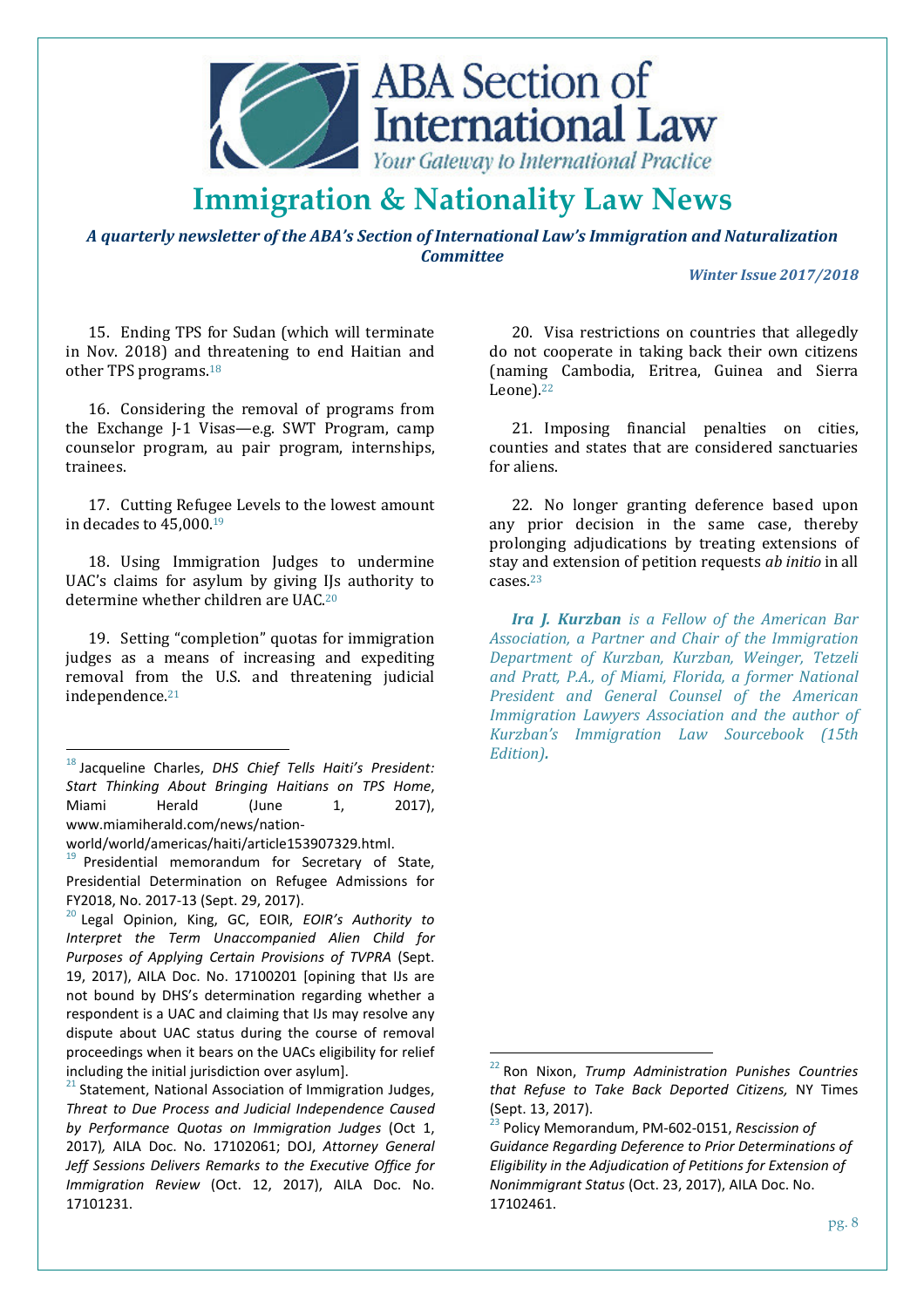### *Upcoming Events*

*ABA Section of International Law 2018 Annual Conference April 17-21, 2018* 

*By Stefan Mueller* 

The Immigration and Naturalization Committee is either sponsoring or co-sponsoring several programs at the ABA Section of International Law 2018 Annual Conference in New York, held from April 17-21, 2018. These programs include **Goals and Glitz – Immigration Options in Sports and Entertainment** and **Managing an International Workforce Amidst in the Turmoil of Nationalism and Globalization – Separating Fact from Fiction**.

Additionally, the Immigration and Naturalization Committee is co-sponsoring a version of an adoption and surrogacy program and is also taking part in the "How to"-track organized by the leadership of the ABA Section of International Law on the topic titled **How to Advise Clients on Global Mobility Matters: Employment, Immigration, and Tax Law, Oh My!** to be held on Tuesday, April 17, 2018.

As it was the case at the ABA Section of International Law 2017 Fall Meeting in Miami, there are once again many interesting panels to attend for those members interested in the practice of immigration and naturalization law.

All are invited to attend these fantastic programs.